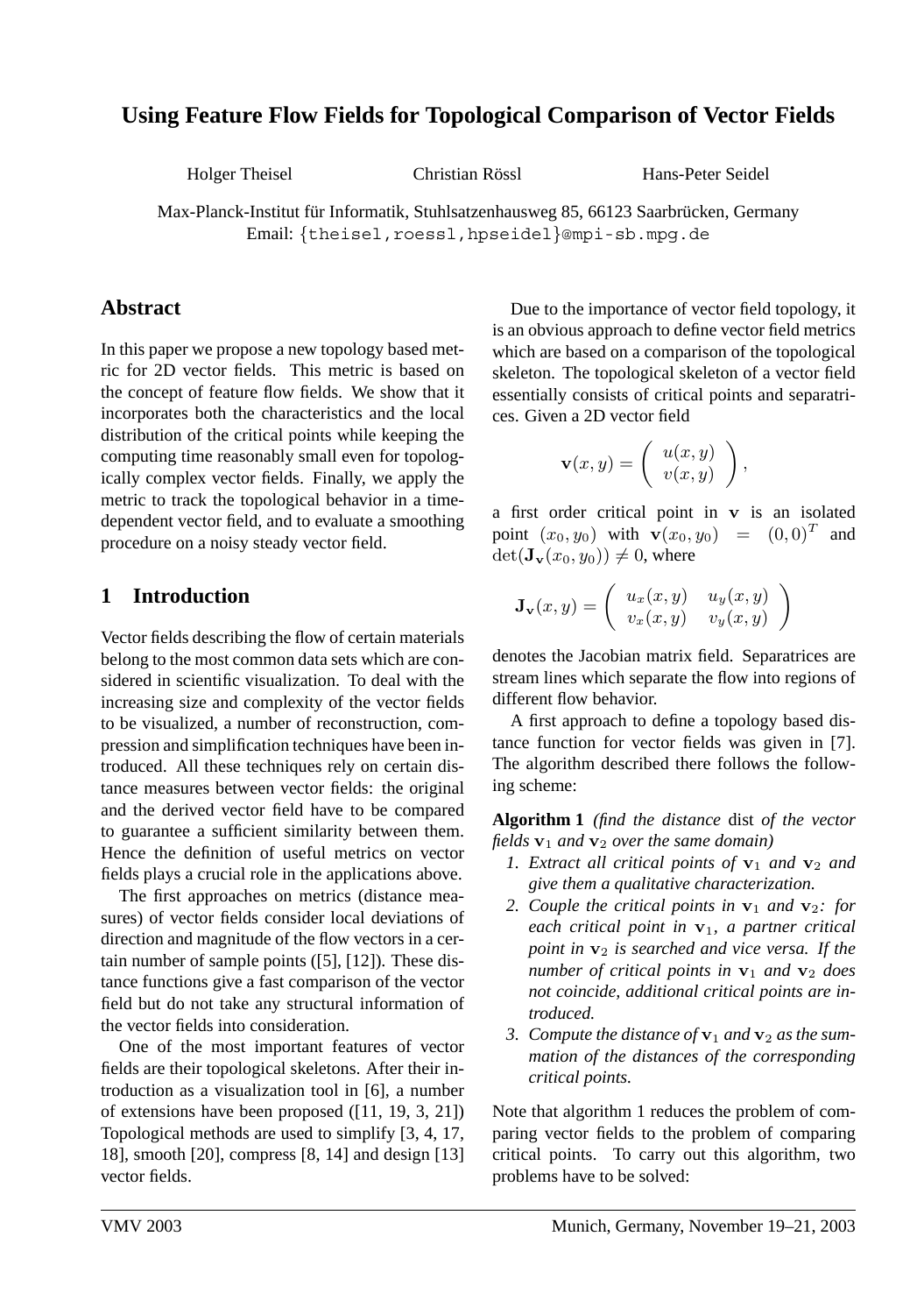- A distance function between two critical points has to be introduced.
- A coupling strategy of the critical points of **v**<sup>1</sup> and **v**<sup>2</sup> has to be found.

For both problems, a number of solutions have been proposed. It is the main contribution of this paper to introduce a new coupling strategy for the critical points of two vector fields. This strategy is based on the concept of feature flow fields ([15]).

The rest of the paper is organized as follows: section 2 reviews previous work on topology based vector field metrics. Section 3 introduces the concept of feature flow fields. Based on this, section 4 describes how to apply them to couple critical points. Section 5 shows some results, while conclusions are drawn in section 6.

### **2 Previous Work**

Following the outline of algorithm 1, we review both methods to compare critical points and to couple them.

#### **2.1 Distance functions for critical points**

To compare two first order critical points, a distance function on their Jacobian matrices has to be introduced. In [7], a critical point is mapped onto the rim of a unit circle in an  $(\alpha, \beta)$  phase plane by

$$
p = \text{div}(\mathbf{v}) = u_x + v_y \quad , \quad q = \text{det}(\mathbf{J}_\mathbf{v})
$$

$$
\hat{\alpha} = p \quad , \quad \hat{\beta} = \text{sign}(p^2 - 4q) \cdot \sqrt{\| (p^2 - 4q) \|}
$$

$$
\alpha = \frac{\hat{\alpha}}{\sqrt{\hat{\alpha}^2 + \hat{\beta}^2}} \quad , \quad \beta = \frac{\hat{\beta}}{\sqrt{\hat{\alpha}^2 + \hat{\beta}^2}}.
$$

To compare two critical points, their Euclidian distance in the  $(\alpha, \beta)$  phase plane are considered. This  $(\alpha, \beta)$  location reflects important structural similarities of critical points. For instance, the distance of two saddle points in the  $(\alpha, \beta)$  phase plane is less or equal  $\sqrt{2}$ , while two centers always have identical  $(\alpha, \beta)$  values. However, some structural properties could not be covered by the  $(\alpha, \beta)$  phase plane, such as the collapsing of critical points with different flow behavior or an inconsistent treatment of inverted vector fields (see [16]).

In [16], a  $(\gamma, r)$  phase plane was introduced which maps a critical point into the inner of a unit circle: a critical point gets the polar coordinates  $(\gamma, r)$  as

$$
\cos \gamma = \frac{u_x + v_y}{\sqrt{(u_x + v_y)^2 + (v_x - u_y)^2}}
$$

$$
\sin \gamma = \frac{v_x - u_y}{\sqrt{(u_x + v_y)^2 + (v_x - u_y)^2}}
$$
\n
$$
r = \frac{1}{2} + \frac{u_x v_y - v_x u_y}{u_x^2 + v_x^2 + u_y^2 + v_y^2}
$$

where  $u_x, v_x, u_y, v_y$  denote the components of the Jacobian matrix  $J_v$  at the critical point. See [16] for a discussion of the properties of the  $(\gamma, r)$  phase plane. Similar to the  $(\alpha, \beta)$  phase plane, the distance of two critical points is denoted by the Euclidian distance in the  $(\gamma, r)$  plane.

#### **2.2 Coupling strategies for critical points**

Obviously, the coupling strategy for critical points greatly influences the vector field metric. In [7], all possible couplings of the critical points of two vector fields  $v_1$  and  $v_2$  are considered, and the coupling with a minimal summation of the distances of the critical point couples (using the distance in  $(\alpha, \beta)$  space) is searched. To find this optimal coupling, a technique from image retrieval called Earth Mover's Distance (EMD, see [10]) was applied. However, this techniques has a limited applicability due to the following disadvantages:

- The EMD strategy of [7] considers only the characteristics of of critical points, not their location in the vector field. Thus, the distribution of the critical points does not influence the metric.
- Since in worst case all possible couplings of critical points have to be checked, the worst case complexity of the algorithm is  $O(n!)$ . However, [9] states that in reality the complexity of the algorithm is  $O(n^3)$  where *n* is the number of critical points.

The first problem has partially been resolved in [2] by considering not only the critical points but also their connectivity by separatrices. Since in general there seem to be certain correlations between the connectivity and the location of the critical points, location information is partially considered in [2]. However, the second problem remains unsolved, especially when vector fields of a complex topology (i.e., with a high number of critical points) are treated. In these cases, even a cubic complexity may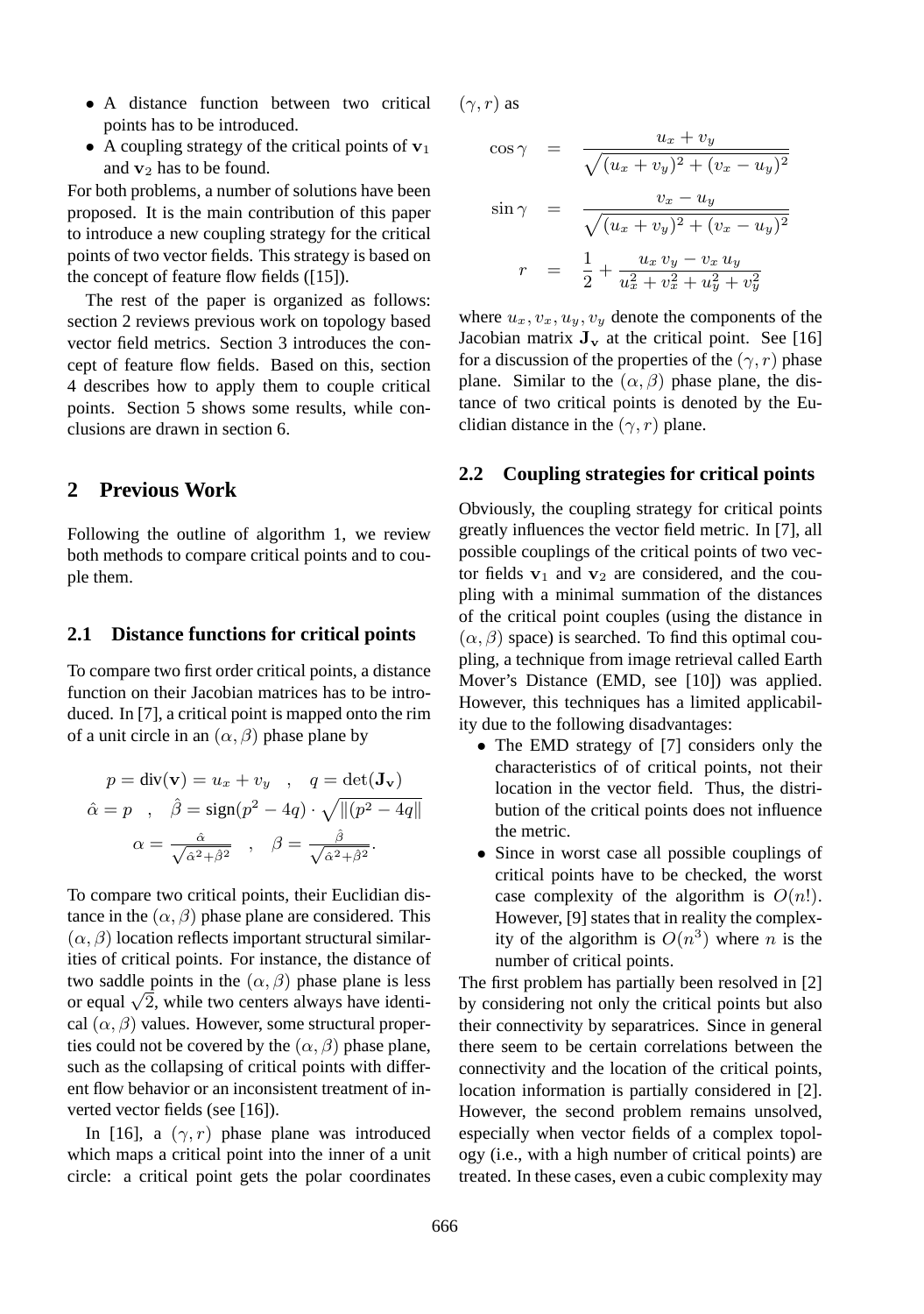drop the computing time to unacceptable rates. In fact, all the examples in [7] (and the follow-up papers [2] and [1]) consider only vector fields with a very small number of critical points.

To overcome the problems mentioned above, we propose a new coupling strategy which is based the recently introduced concept of feature flow fields. In the next section we give a brief introduction to feature flow fields.

### **3 Feature Flow Fields**

Feature flow fields ([15]) originally have been introduced to track features – in particular critical points – in time-dependent vector fields. Given a 2D timedependent vector field

$$
\mathbf{w}(x, y, t) = \begin{pmatrix} u(x, y, t) \\ v(x, y, t) \end{pmatrix}, \quad (1)
$$

a 3D vector field

$$
\mathbf{f}(x,y,t) = \left( \begin{array}{c} f(x,y,t) \\ g(x,y,t) \\ h(x,y,t) \end{array} \right) \tag{2}
$$

is constructed in such a way that the paths of the critical points over time correspond to stream lines of **f**. The vector field **f** is called feature flow field because its stream lines describe the flow of the features in **v**. This way the process of tracking a feature is carried out by a numerical stream line integration of **f** which is a well-understood procedure in the visualization community. Figure 1 gives an illustration of the concept of feature flow fields.

The particular definition of **f** depends on the choice of the feature to be tracked. For our application, we want to track the location of critical points over time. To do so, **f** can be written as (see [15])

$$
\mathbf{f}(x, y, t) = \begin{pmatrix} \det(\mathbf{w}_y, \mathbf{w}_t) \\ \det(\mathbf{w}_t, \mathbf{w}_x) \\ \det(\mathbf{w}_x, \mathbf{w}_y) \end{pmatrix}
$$
 (3)

where  $\mathbf{w}_x$ ,  $\mathbf{w}_y$ ,  $\mathbf{w}_t$  denote the partial derivatives of  $\mathbf{w}(x, y, t)$ .

## **4 Applying Feature Flow Fields for Coupling Critical Point**

Given are two vector fields  $v_1$  and  $v_2$  over the same domain. To couple the critical points of  $v_1$  and  $v_2$ ,



Figure 1: Feature tracking using feature flow fields. The dynamic behavior of a feature of **v** at a certain time  $t_i$  is tracked by tracing the stream lines of  $f$ from the feature. The features at a certain time  $t_{i+1}$ can be observed by intersecting these stream lines with the time plane  $t = t_{i+1}$ .

we construct a time-dependent vector field **w** by applying a linear interpolation of  $v_1$  and  $v_2$ :

$$
\mathbf{w}(x, y, t) = (1 - t) \mathbf{v}_1(x, y) + t \mathbf{v}_2(x, y). \quad (4)
$$

Then the feature flow field **f** is computed by applying (3) to (4). For every critical point  $(x_0, y_0)$  of  $\mathbf{v}_1$ , the stream line of **f** starting from  $(x_0, y_0, 0)$  is integrated until one of the following events occur for the current point  $(x_n, y_n, t_n)$  of the numerical integration:

- 1.  $t_n \leq 0$ : the end point  $(x_n, y_n)$  is a critical point in **v**<sup>1</sup>
- 2.  $t_n \geq 1$ : the end point  $(x_n, y_n)$  is a critical point in  $v_2$

3.  $(x_n, y_n)$  lies outside the domain of  $v_1$  and  $v_2$ Figure 2 gives an illustration of the three possible cases.

In case 1 and 3, no partner point of  $(x_0, y_0)$  is detected. If case 2 occurs, it can be shown (see [15]) that  $(x_n, y_n)$  is a critical point in  $\mathbf{v}_2$ . In this case,  $(x_0, y_0)$  in  $\mathbf{v}_1$  and  $(x_n, y_n)$  in  $\mathbf{v}_2$  are considered to be a couple. A similar approach can be applied to find a partner critical point for  $(x_0, y_0, 1)$  in  $\mathbf{v}_2$ .

Now we can describe the modification of algorithm 1 by using feature flow fields as

**Algorithm 2** *(find the topological distance* dist *of the vector fields*  $\mathbf{v}_1$  *and*  $\mathbf{v}_2$  *over the same domain*)

- *1.* Extract all critical points of  $v_1$  and  $v_2$ .
- *2. Construct* **w** *and* **f** *according to (3) and (4).*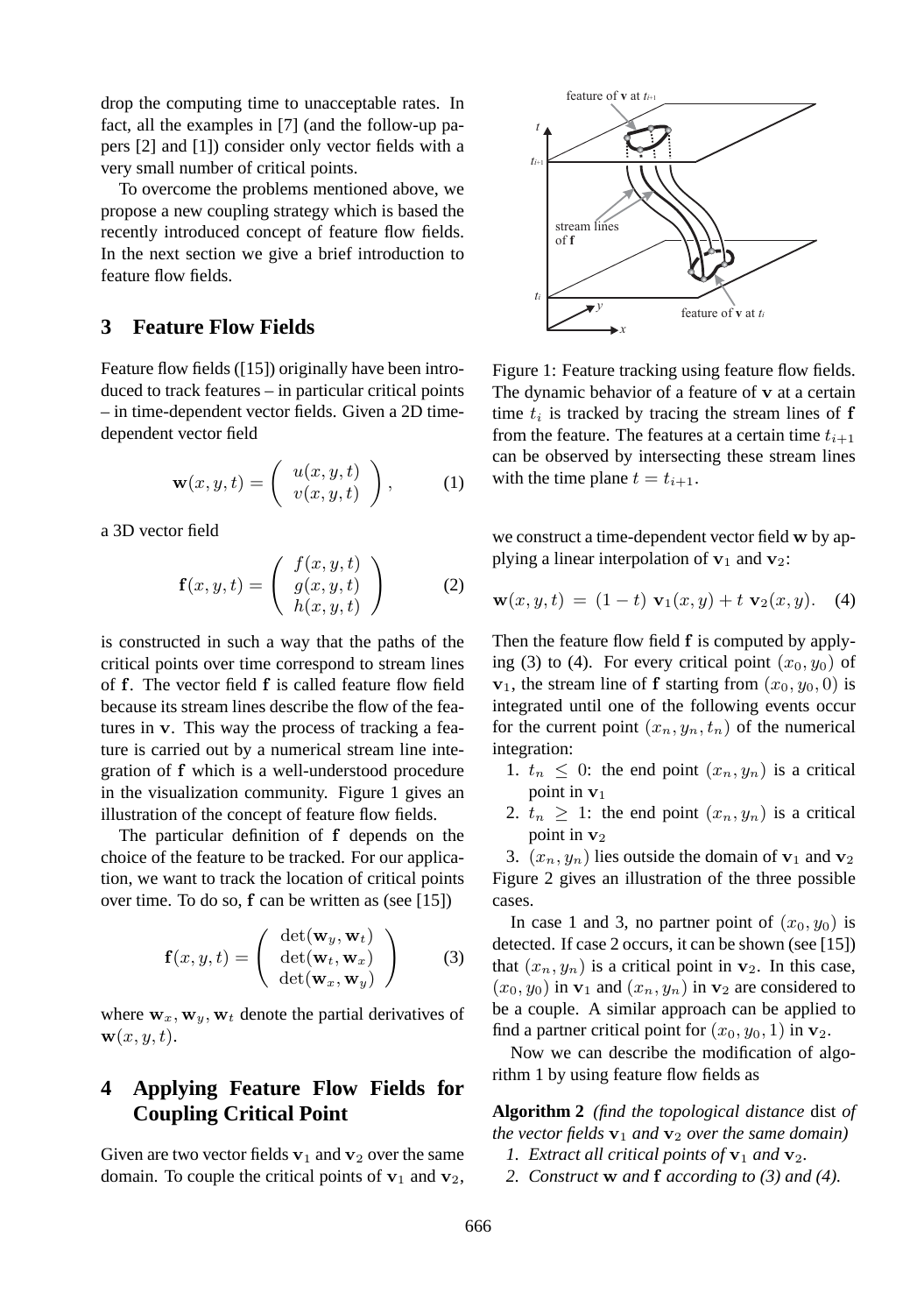

Figure 2: Computing the streamlines of **f** starting from a critical point  $(x_0, y_0, 0)$  in  $\mathbf{v}_1$ ; a) integration ends in a critical point  $(x_n, y_n, 0)$  in  $\mathbf{v}_1$ ; a) integration ends in a critical point  $(x_n, y_n, 1)$  in **v**<sub>2</sub>; c) integration leaves the domain of  $v_1$  and  $v_2$ .

- *3. for every critical point*  $(x_0, y_0)$  *of*  $\mathbf{v}_1$ *: integrate the stream line of* **f** *starting in*  $(x_0, y_0, 0)$ *. If the integration ends in a point*  $(x_n, y_n, 1)$ *, the critical point*  $(x_n, y_n)$  *in*  $\mathbf{v}_2$  *is the partner of*  $(x_0, y_0)$  *in*  $\mathbf{v}_1$ *. Otherwise, no partner critical point of*  $(x_0, y_0)$  *is detected.*
- *4. Detect partner points for all critical points of* **v**<sup>2</sup> *which do not have a partner yet, by applying an approach similar to 3.*
- *5. Compute the distance* dist *of* **v**<sup>1</sup> *and* **v**<sup>2</sup> *as the summation of the Euclidian distances of the corresponding critical points in* (γ,r) *phase plane. If a critical point does not have a partner, its contribution to the summation is set to 2* (the maximal distance in  $(\gamma, r)$  phase plane).

Before applying algorithm 2, we have to ensure that it really defines a metric on all vector fields over the same domain:

**Theorem 1** *The distance function* dist *defined by algorithm 2 is a metric on the set of all vector fields over the same domain.*

Proof:

1. dist( $v_1, v_1$ ) = 0: inserting  $v_1 = v_2$  into (3) and (4) gives  $f(x, y, t) = (0, 0, h(x, y, t))^T$ . Thus, every critical point of  $v_1$  is mapped to itself contributing a zero distance to the dist function. Figure 3 gives an illustration using a data set which is explained later in section 5.

- 2. dist( $\mathbf{v}_1, \mathbf{v}_2$ ) = dist( $\mathbf{v}_2, \mathbf{v}_1$ ) follows directly from the symmetry of the linear interpolation in (4).
- 3. dist(**v**<sub>1</sub>, **v**<sub>3</sub>)  $\leq$  dist(**v**<sub>1</sub>, **v**<sub>2</sub>) + dist(**v**<sub>2</sub>, **v**<sub>3</sub>): Let  $(x_0, y_0)$  be a critical point in  $v_1$ . If  $(x_0, y_0)$  as partner critical point  $(x_n, y_n)$  in  $\mathbf{v}_2$ , we compute the partner of  $(x_n, y_n)$  in  $\mathbf{v}_3$ by dist( $\mathbf{v}_2$ ,  $\mathbf{v}_3$ ). If this partner in  $\mathbf{v}_3$  exists, we call it  $(x_m, y_m)$ . If one of the points  $(x_n, y_n)$ or  $(x_m, y_m)$  does not exist, the inequality is fulfilled because one of the summands on the right-hand side has the maximal value of 2. If both  $(x_n, y_n)$  or  $(x_m, y_m)$  exist, the inequality is fulfilled because the Euclidian distance of  $(x_0, y_0), (x_n, y_n), (x_m, y_m)$  in the  $(\gamma, r)$ plane is a metric.



Figure 3: Comparing the vector field with itself: **f** maps every critical point to itself.

#### **5 Results**

We show the application of our distant measure for two problems: the comparison of different time steps in a time varying data set, and the evaluation of a smoothing procedure in a noisy flow data set.

Give a time-dependent vector field, one of the most crucial tasks is to explore the temporal behavior of its important feature. Figure 4 shows the visualization of a 2D flow in a bay area of the Baltic Sea near Greifswald, Germany (Greifswalder Bodden) at three different time steps. This data set was obtained by a numerical simulation on a regular  $115 \times 103$  grid at 25 time steps. It was created by the Department of Mathematics, University of Rostock (Germany). The data set can be considered as a collection of 25 vector fields **<sup>v</sup>**<sup>0</sup>, ..., **<sup>v</sup>**24.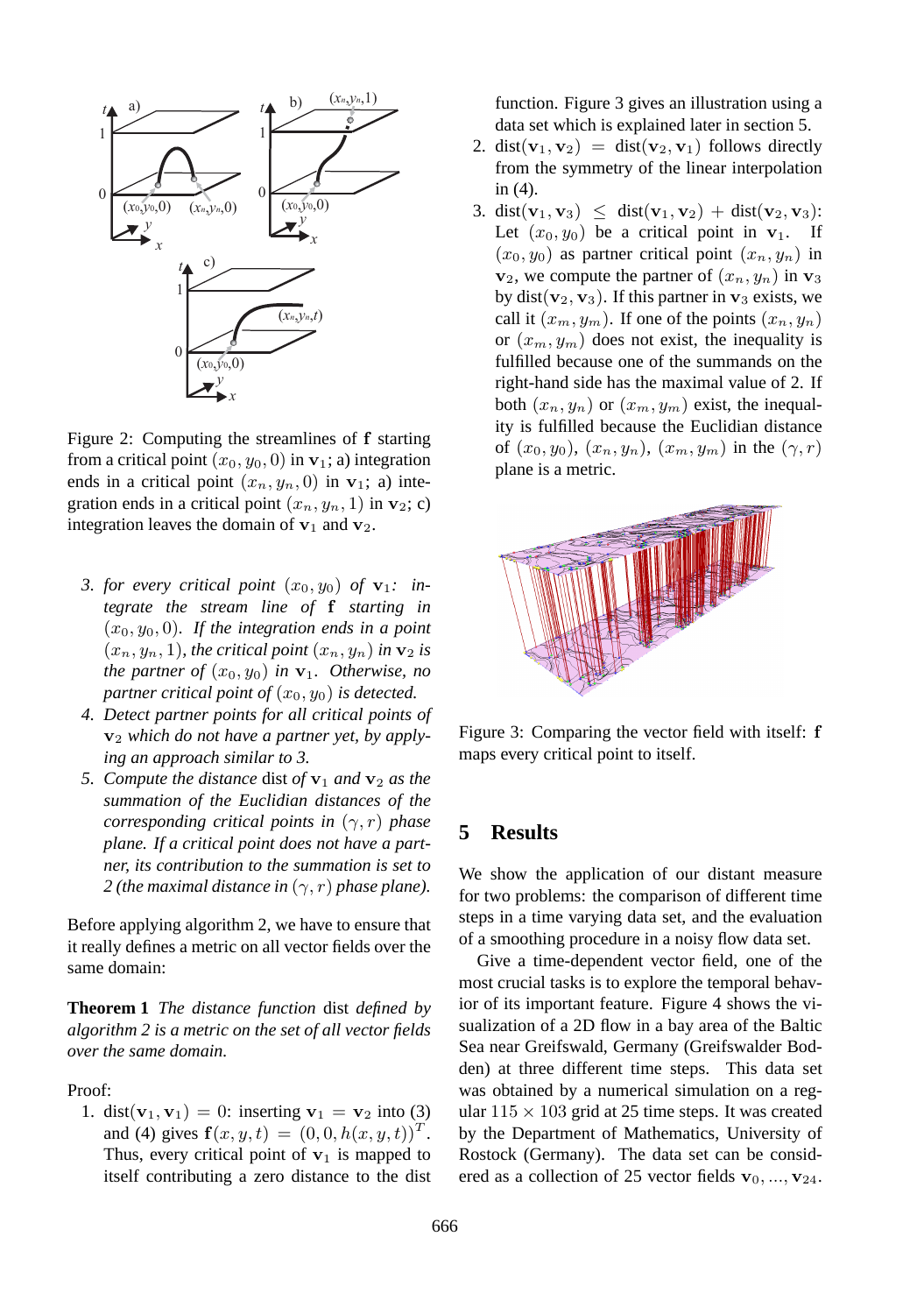Figure 4 shows the topological skeleton of the first and the last vector field  $\mathbf{v}_0$  and  $\mathbf{v}_{24}$  as well as the vector field  $v_{11}$  approximately in the middle of the time sequence. To evaluate the temporal behavior of



Figure 4: Topological skeleton of the bay data set at the time steps 0, 11 and 24.

the topology, we computed the topological distance of each time step with all other time steps, i.e. we compute dist( $\mathbf{v}_i, \mathbf{v}_j$ ) for all  $i, j \in \{0, ..., 24\}$ . As an example, figure 5 illustrates the computation of the distance of the vector fields  $v_5$  and  $v_{10}$ . Shown are the topological skeletons of  $v_5$  and  $v_{10}$  as well as the integration of the stream lines of the feature flow field starting in the critical point. We can see that most of the points find their partners in the other vector field. Figure 6 shows a magnification of figure 5).

Figure 7 shows the color coded distance matrix of all vector fields  $\mathbf{v}_0, \ldots, \mathbf{v}_{24}$ . The distance varied between 0 and a maximal value of 104.5 (which was detected between  $v_3$  and  $v_{24}$ ). We linearly color coded the distance in such a way that a zero distance corresponds to black while the maximal distance corresponds to white. Figure 7 shows that the distance matrix is symmetric and with a zero main diagonal. This corresponds to the observation that our distant measure is a metric. The most important observation which can be made from figure 7 is that the distance of two vector fields  $v_i$  and  $v_i$  is approximately proportional to the distance  $||i-j||$  of the time indices. This means that the rate<br>of change of the topology is approximately linear of change of the topology is approximately linear



Figure 5: Coupling the critical points of the  $v_5$  and **v**<sup>10</sup> of the bay data set by integrating the stream lines of **f**.

over time. This result is particularly interesting if we consider the number of critical points in the vector fields  $\mathbf{v}_0, ..., \mathbf{v}_{24}$ . They are (in this order) 65, 71, 71, 68, 65, 71, 63, 62, 66, 64, 65, 63, 70, 70, 51, 61, 52, 50, 56, 52, 63, 62, 72, 65. This shows that there is no correlation between the number of critical points and the topological distance: both  $\mathbf{v}_0$ and  $v_{24}$  have the same number 65 of critical points but a maximal topological distance.

Figure 8 shows the topological skeleton of a vector field  $\mathbf{v}_0$  describing the skin friction on a face of a cylinder which was obtained by a numerical simulation of a flow around a square cylinder. The data set was generated by R.W.C.P. Verstappen and A.E.P. Veldman of the University of Groningen (the Netherlands). The data was given on a rectangular 102 x 64 grid with varying grid size and consists of 338 critical points, 34 boundary switch points, and 714 separatrices. Therefore, it can be considered as a vector field of a complex topology. From this vector field  $\mathbf{v}_0$  we created a number of new vector fields  $\mathbf{v}_i$  ( $i = 0, ..., 30$ ) by applying i iterations of a Laplacian smoothing of  $v_0$ . We compute the topological distance of all  $v_i$  in order to get an assessment of the smoothing.

Figure 9 shows the stream lines of the feature flow field between  $\mathbf{v}_0$  and  $\mathbf{v}_{10}$ . As we can see there, most of the critical points of  $\mathbf{v}_0$  do not have partner in  $v_{10}$ . Figure 10 shows a magnification of figure 9. Figure 11 illustrates the coupling process between the critical points of  $\mathbf{v}_0$  and  $\mathbf{v}_{30}$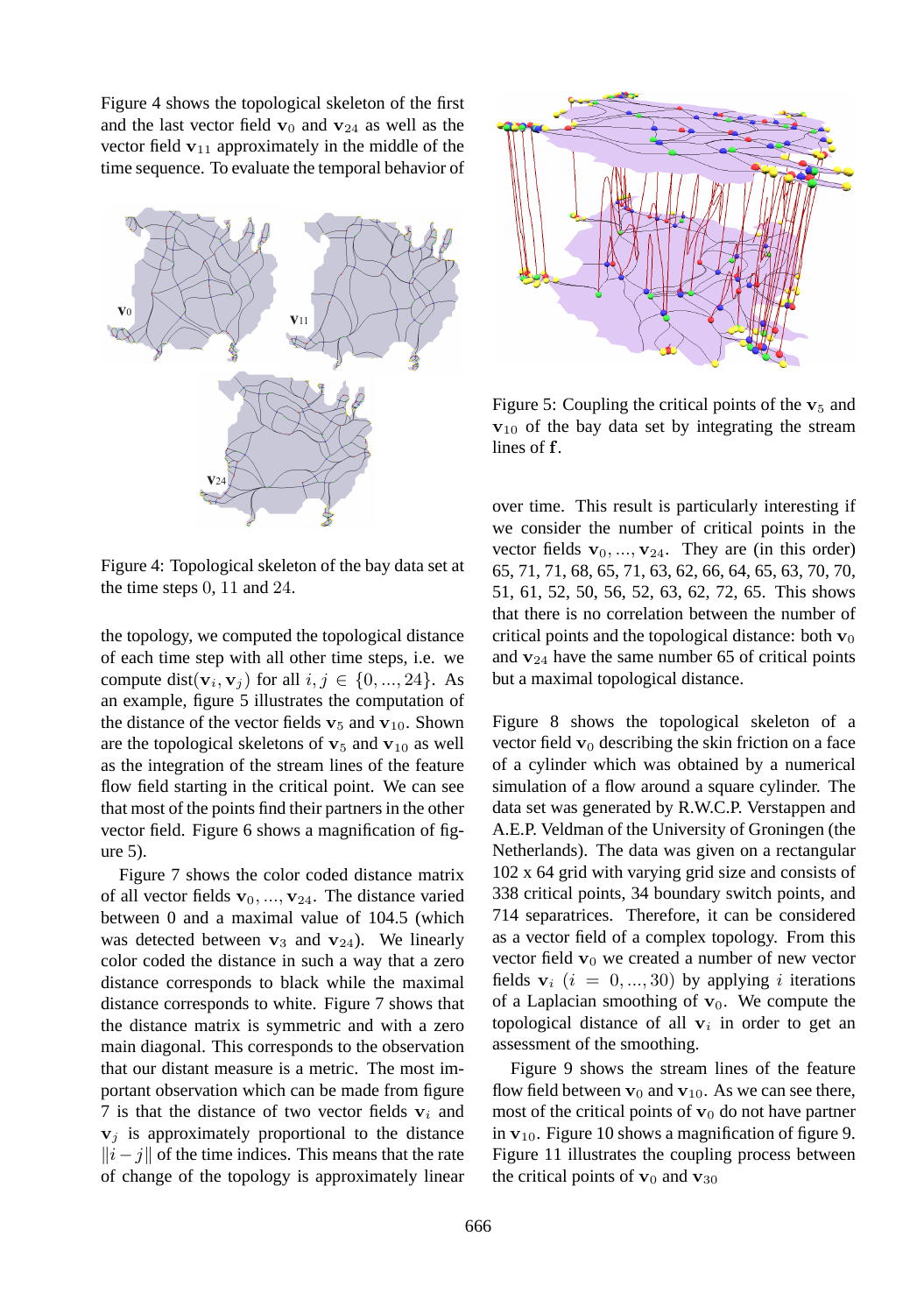

Figure 8: Topological skeleton of the original skin friction data set.



Figure 6: Coupling the critical points of the  $v_5$  and **v**<sup>10</sup> (magnification of figure 5).

Figure 12 shows the distance matrix of all vector fields  $\mathbf{v}_0$ , ... $\mathbf{v}_{30}$  of the skin friction data set. The distance varied between 0 and 336.15 (between  $\mathbf{v}_0$ ) and  $v_{22}$ ). As we can see in the picture, there is a significant distance between **v**<sup>0</sup> and all the other vector fields. The remaining distances between  $v_i$ and  $\mathbf{v}_i$  (*i*, *j*  $\neq$  0) are approximately proportional to  $\|i-j\|.$ 

The interpretation of the distance matrix in figure 12 is that the original data set consists of a lot of noise which was almost entirely smoothed out by applying a Laplacian smoothing once. Further smoothing had only a little influence on the topology of the data set.

The time to compute dist( $v_i$ ,  $v_j$ ) strongly depends on the number of critical points of  $v_i$  and **v**<sub>j</sub>. It was less than 10 seconds for any pair  $i, j \in$ 



Figure 7: Distance matrix between  $\mathbf{v}_0$ ,..., $\mathbf{v}_{24}$  for the bay data set.

 $\{0, ..., 30\}$  on an Intel Xeon 1.7 GHz processor.

### **6 Conclusions**

We have introduced a new distance measure for 2D vector fields which is based on the concept of feature flow fields. This distance measure has been shown to be fast and reliable even for topologically complex data sets. It yields a natural approach of coupling critical points of two vector fields in such a way that both the characteristics and the location of the critical points are considered. We applied the measure to two real-life data sets to evaluate the temporal evolving of a time-dependent flow data set and the smoothing of a noisy steady flow data set.

For future research, we intend to apply a similar distance measure to 3D vector fields.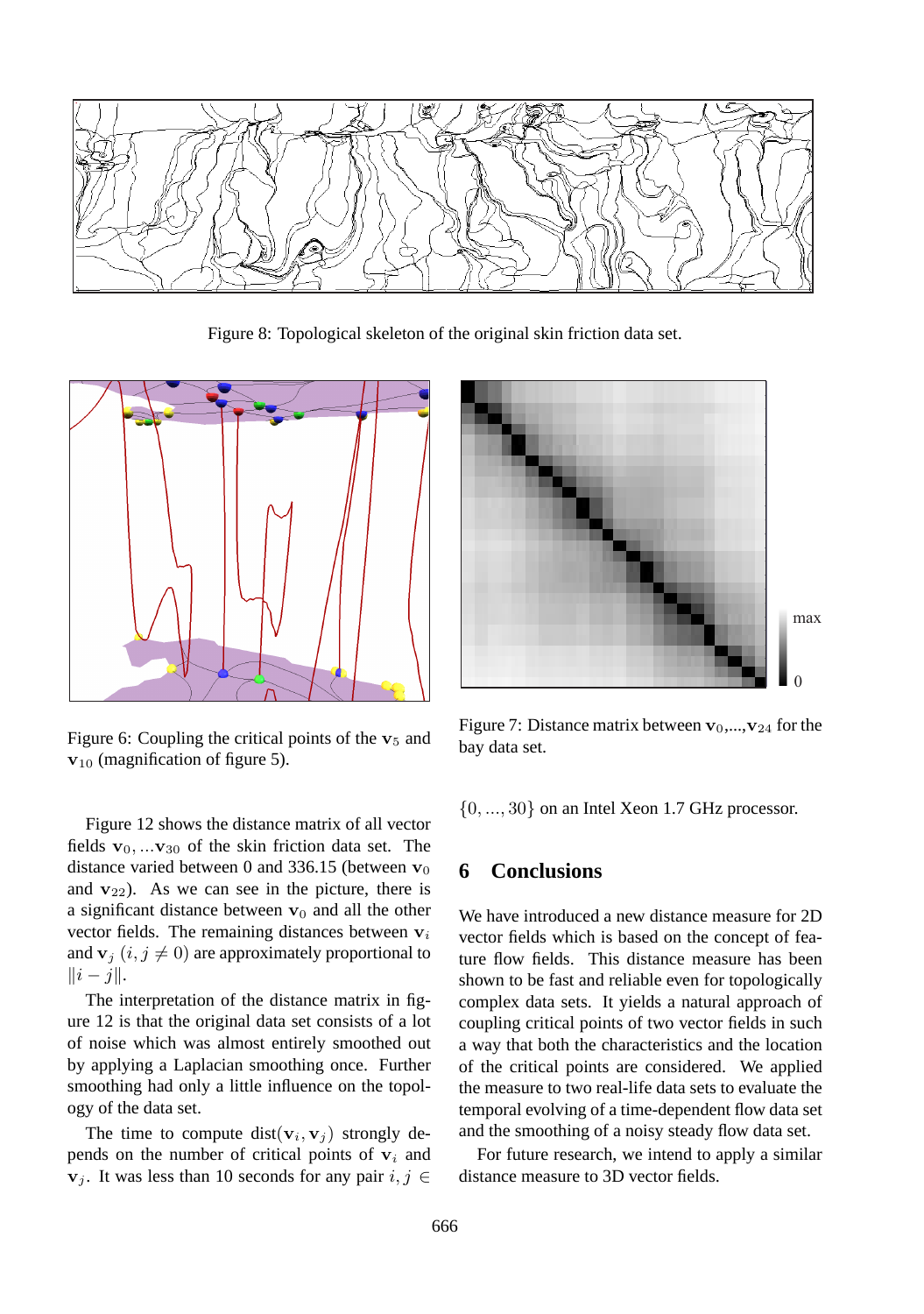

Figure 9: Coupling the critical points of the  $\mathbf{v}_0$  and **v**<sup>10</sup> (skin friction data set).



Figure 10: Magnification of figure 9.

### **Acknowledgements**

The authors thank Wim de Leeuw for providing the skin friction data set.

#### **References**

- [1] R. Batra and L. Hesselink. Feature comparisons of 3-D vector fields using earth mover's distance. In *Proc. IEEE Visualization '99*, pages 105–114, 1999.
- [2] R. Batra, K. Kling, and L. Hesselink. Topology based vector field comparison using graph methods. In *Proc. IEEE Visualization '99, Late Breaking Hot Topics*, pages 25–28, 1999.
- [3] W. de Leeuw and R. van Liere. Collapsing flow topology using area metrics. In



Figure 11: Coupling the critical points of the  $v_0$  and **v**<sup>30</sup> (skin friction data set).



Figure 12: Distance matrix of  $\mathbf{v}_0, \dots, \mathbf{v}_{30}$  (skin friction data set).

D. Ebert, M. Gross, and B. Hamann, editors, *Proc. IEEE Visualization '99*, pages 149–354, Los Alamitos, 1999.

- [4] W. de Leeuw and R. van Liere. Visualization of global flow structures using multiple levels of topology. In *Data Visualization 1999. Proc. VisSym 99*, pages 45–52, 1999.
- [5] B. Heckel, G.H. Weber, B. Hamann, and K.I.Joy. Construction of vector field hierarchies. In D. Ebert, M. Gross, and B. Hamann, editors, *Proc. IEEE Visualization '99*, pages 19–26, Los Alamitos, 1999.
- [6] J. Helman and L. Hesselink. Representation and display of vector field topology in fluid flow data sets. *IEEE Computer*, 22(8):27–36, August 1989.